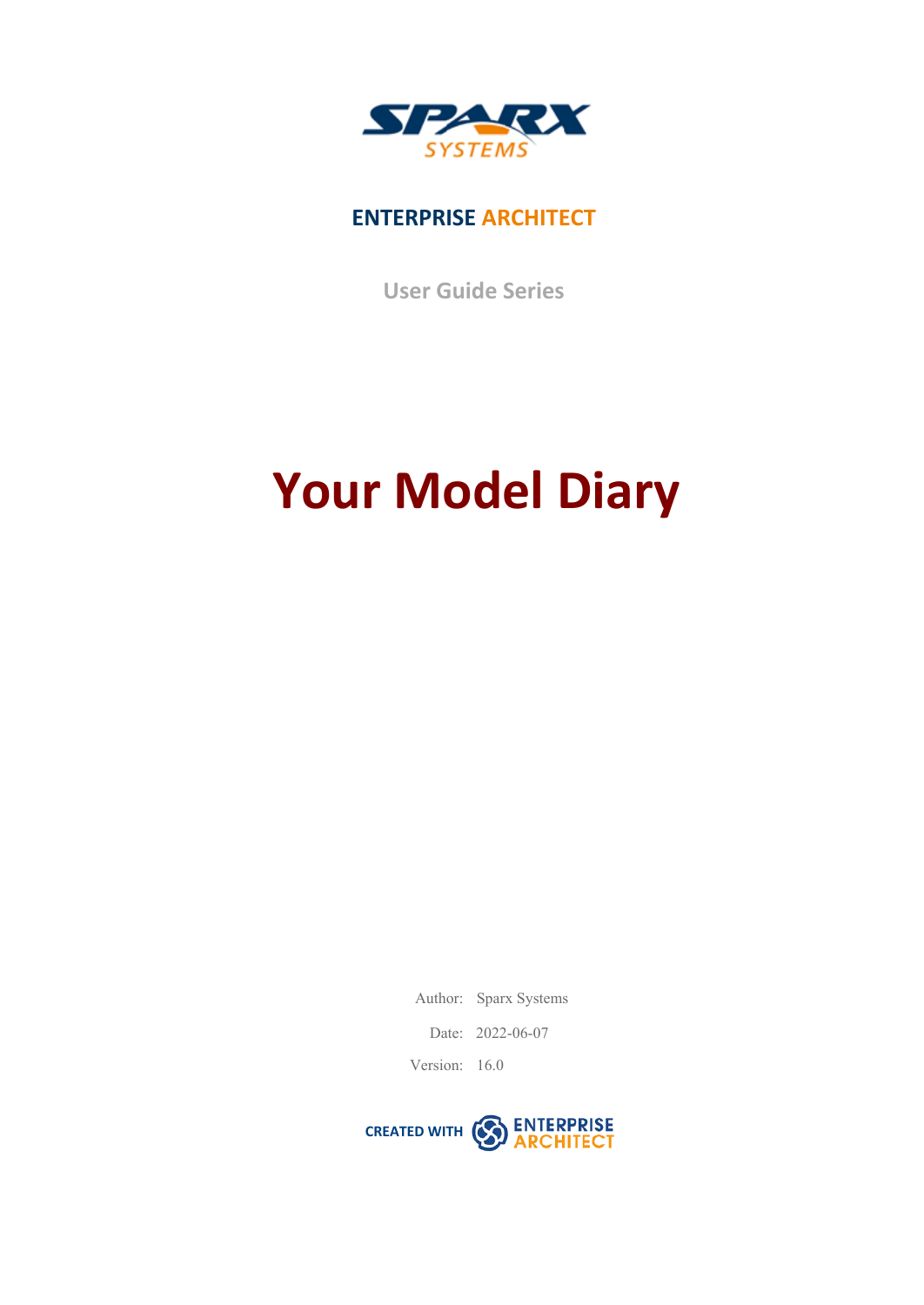## **Table of Contents**

 $\begin{array}{c} \textbf{Your Model Diary} \end{array} \begin{array}{c} \begin{array}{c} \textbf{3} \\ \textbf{1} \end{array} \end{array}$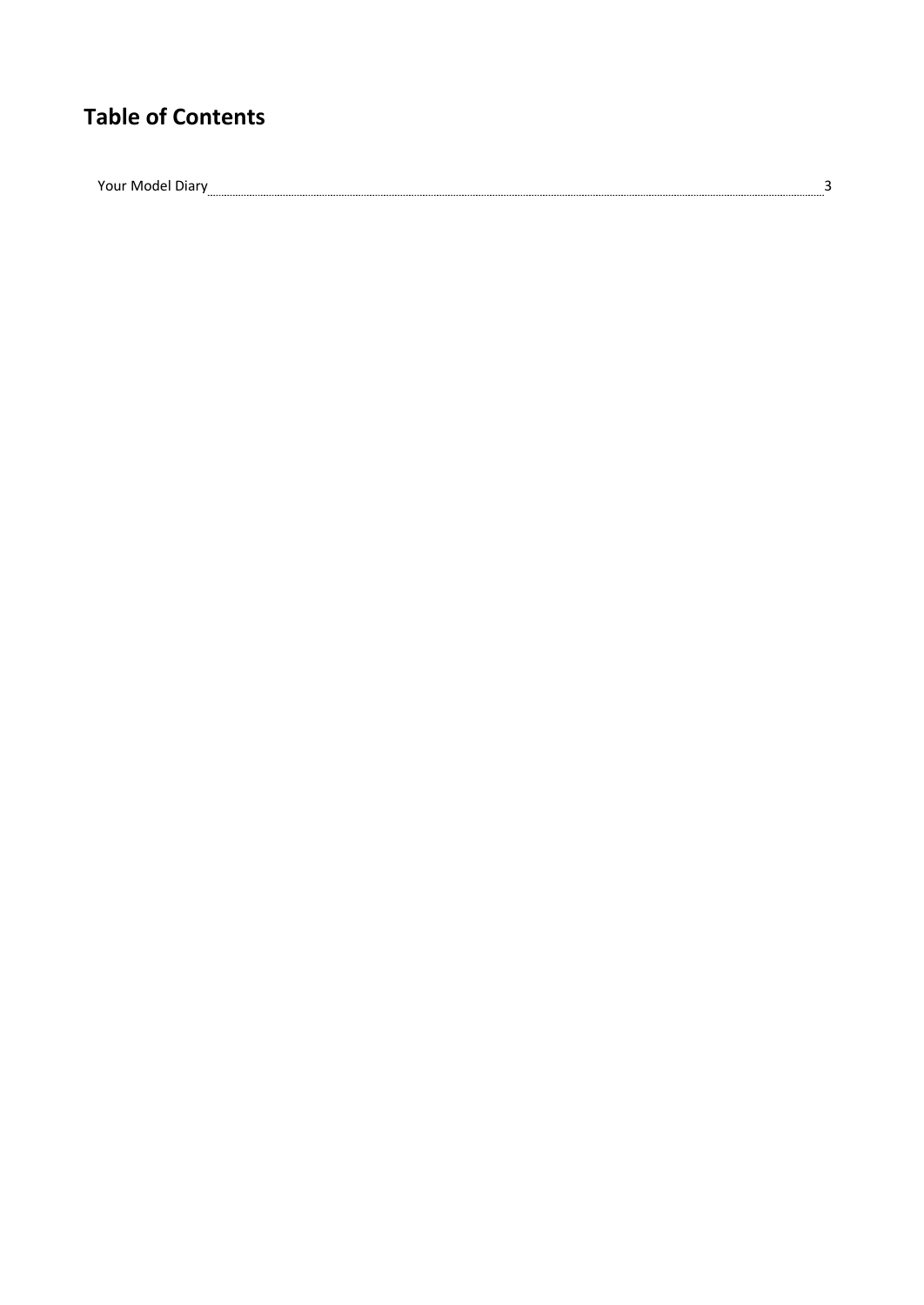## **Your Model Diary**

Enterprise Architect provides a great facility for maintaining a personal daily diary, in which you can type all kinds of ideas, comments, notes, suggestions, events, to-do lists and other reminders of what you have done or intend to do within the model. This is a good way to keep the momentum flowing day to day. The facility is simple to use, allowing you to quickly jot down your thoughts as they occur to you.

The 'Diary' tab is part of the Chat & Mail window, which allows you to take notes as you engage in formal or informal discussions and chats with other team members, as well as during your work on other screens and dialogs.

| Chat & Mail                      |                                                                                                                                                                                |  | <b>FX</b> |  |  |
|----------------------------------|--------------------------------------------------------------------------------------------------------------------------------------------------------------------------------|--|-----------|--|--|
| Chat Mail Diary Recent           |                                                                                                                                                                                |  |           |  |  |
| Date<br>$\overline{\phantom{a}}$ | Diary                                                                                                                                                                          |  |           |  |  |
| Today                            | Circulate minutes from briefing meetings. Note that the 2:30 meeting was <u>cancelled</u> because of CEO address<br>to the whole company re CQVID-19,                          |  |           |  |  |
| $16 - 04 - 20$                   | Briefing meetings tomorrow for plans to start a new project. All team members involved - check rosters and holidays<br>booked, current task loading and known staff movements. |  |           |  |  |
| $08 - 05 - 18$                   | Drop the 'spy' unit down to Dispatch by 3:00 pm, for courier collection.                                                                                                       |  |           |  |  |
| $22 - 02 - 18$                   | Check that 'progress and problems' are delivered to me by 4:00 pm.                                                                                                             |  |           |  |  |
| $05 - 02 - 18$                   | Give John the key file before I go on holiday!                                                                                                                                 |  |           |  |  |
|                                  | Check that:<br>1. Tony has completed Unit Test<br>2. Yvette has the Test Report                                                                                                |  |           |  |  |

Because the Diary entries are specific to your login, this facility is only available within a model for which User Security has been enabled.

#### **Access**

| <b>Ribbon</b>             | $Start > Personal > My$ Diary<br>Start > All Windows > Collaborate > Personal   My Diary |
|---------------------------|------------------------------------------------------------------------------------------|
| <b>Keyboard Shortcuts</b> | $Alt+3$ > Personal   Diary                                                               |

### **Creating the first Diary Entry**

When you first access the 'Diary' tab, it has the single entry 'Today' in the 'Date' column. You can type freely in the 'Diary Entry' column against 'Today', including carriage returns and text formatting. Right-click on selected text to access the editing options, which include:

- · Creating a Glossary definition from the text, and inserting existing definitions in the text
- Generating a new element in the same Package, with the selected text as the name and linked to the text
- Creating a link from the selected text to an existing element in the model
- · Creating a hyperlink to a wide range of target objects, including image files, diagram images, web pages, text files, Help topics and Enterprise Architect commands